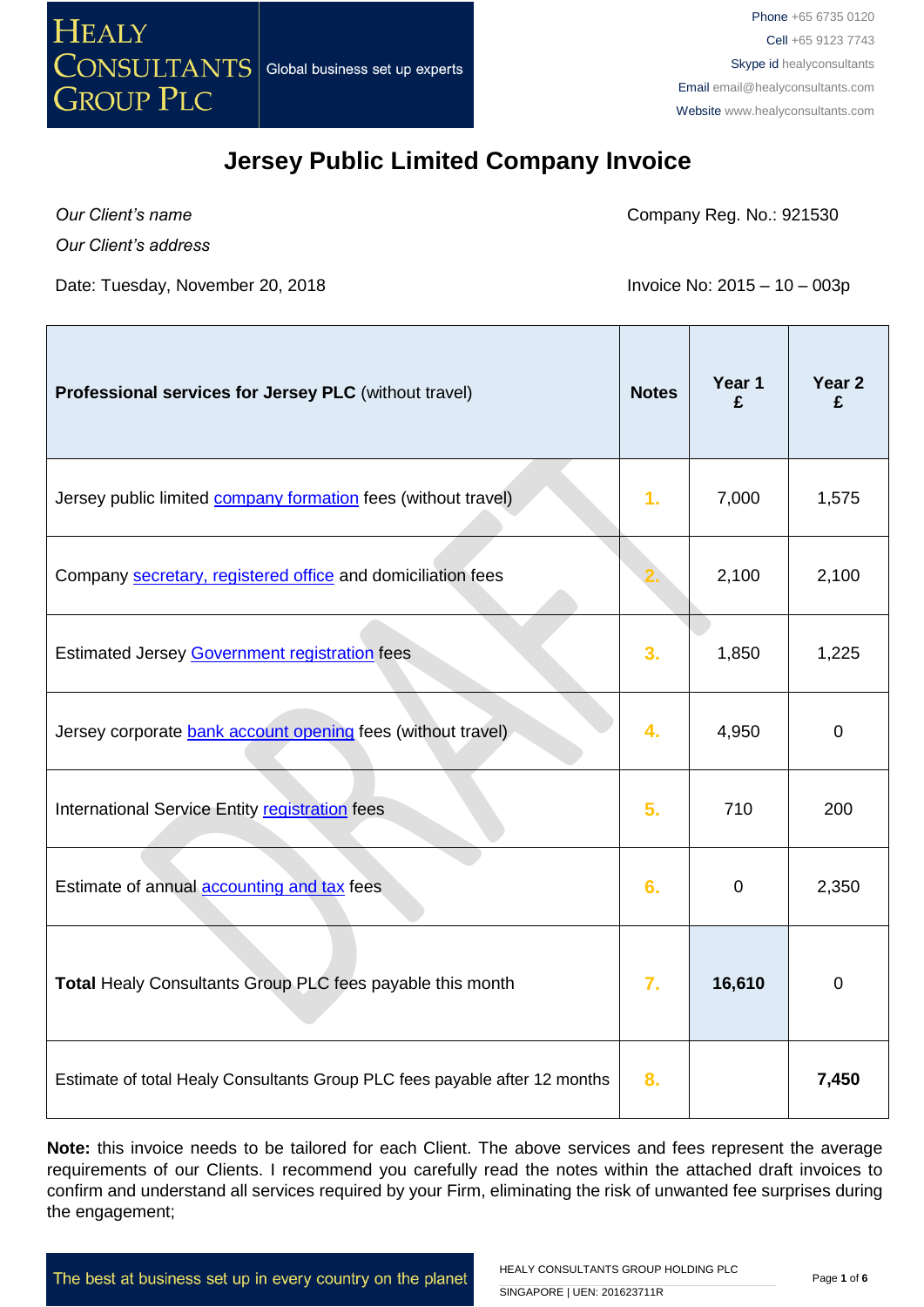#### *Notes to invoice above*

**1.** Healy Consultants Group PLC's fees to efficiently and effectively complete Jersey company registration within [four weeks](http://www.healyconsultants.com/jersey-company-registration/fees-timelines/) by **i)** choosing the optimum regulatory license for our Client's business activities; **ii)** reserving a company name with the [Jersey Financial Services Commission;](http://www.jerseyfsc.org/registry/) **iii)** settling our accountants' and lawyers' fees and **iv)** preparing a high quality company incorporation application for the [JFSC](http://www.jerseyfsc.org/registry/)  [companies registry;](http://www.jerseyfsc.org/registry/)

All [engagement fees](http://www.healyconsultants.com/company-registration-fees/) (click link) are agreed and paid up front and agree to the fees published on our country web pages. Consequently, there are no hidden fees, surprises or ambushes throughout the engagement. All engagement deadlines are agreed up front in the form of a [detailed project plan,](http://www.healyconsultants.com/index-important-links/example-project-plan/) mapping out [deliverables](http://www.healyconsultants.com/deliverables-to-our-clients/) by week throughout the engagement term;



Every week during the engagement, Healy Consultants Group PLC will email our Client a [detailed status](http://www.healyconsultants.com/index-important-links/weekly-engagement-status-email/)  [update.](http://www.healyconsultants.com/index-important-links/weekly-engagement-status-email/) Our Client is immediately informed of engagement problems together with solutions. Your dedicated engagement manager is reachable by phone, Skype, live chat and email and will communicate in your preferred language;

2. In accordance with the [Companies \(Jersey\) Law 1991,](http://www.jerseylaw.je/Law/display.aspx?url=lawsinforce%2fconsolidated%2f13%2f13.125_CompaniesLaw1991_RevisedEdition_2January2014.htm) each Jersey limited company must appoint a company secretary, who may be a natural person or a body corporate resident anywhere. Healy Consultants Group PLC' preferred Jersey trust company will act as your Jersey Company Secretary, whose annual responsibilities include **i)** preparation and filing of the annual return; **ii)** securely maintaining company records; **iii)** liaising with the Jersey Government on behalf of our Client; **iv)** legal filing of changes of company structure; and **v)** ensuring company record compliance with local company law;

In accordance with the [Companies \(Jersey\) Law 1991](http://www.jerseylaw.je/Law/display.aspx?url=lawsinforce%2fconsolidated%2f13%2f13.125_CompaniesLaw1991_RevisedEdition_2January2014.htm) a limited company shall as from the date of its incorporation have a legal registered office in Jersey, to which all official government communications and notices may be addressed. To comply with this statutory requirement, Healy Consultants Group PLC' preferred Jersey trust company will provide the registered office address for your Jersey Company. Thereafter, this address will be used to receive Government correspondence including **i)** annual and quarterly tax returns; **ii)** bank statements; **iii)** employee payroll tax and pension correspondence. Most of our Clients wish to place this [Jersey office address \(click link\)](http://www.healyconsultants.com/virtual-office/) on invoices, contracts, websites and business cards;

The Jersey Financial Services Commission [\(FSC\)](http://www.jerseyfsc.org/) sets high requirements for regulated trust companies' oversight on their foreign clients' businesses. Consequently, our preferred Jersey trust company will provide two directors to monitor the company and ensure its tax residency in Jersey. The cost for providing these professional directors is not included in this fee (refer to note **12** for more information);

**3.** This fee is an estimate of government costs payable during your Firm's engagement. All government fee payments will be supported by original receipts and invoices. The company registration fee is £200 for incorporation. Following engagement completion, Healy Consultants Group PLC will refund our Client any excess of funds received over actual Government costs paid;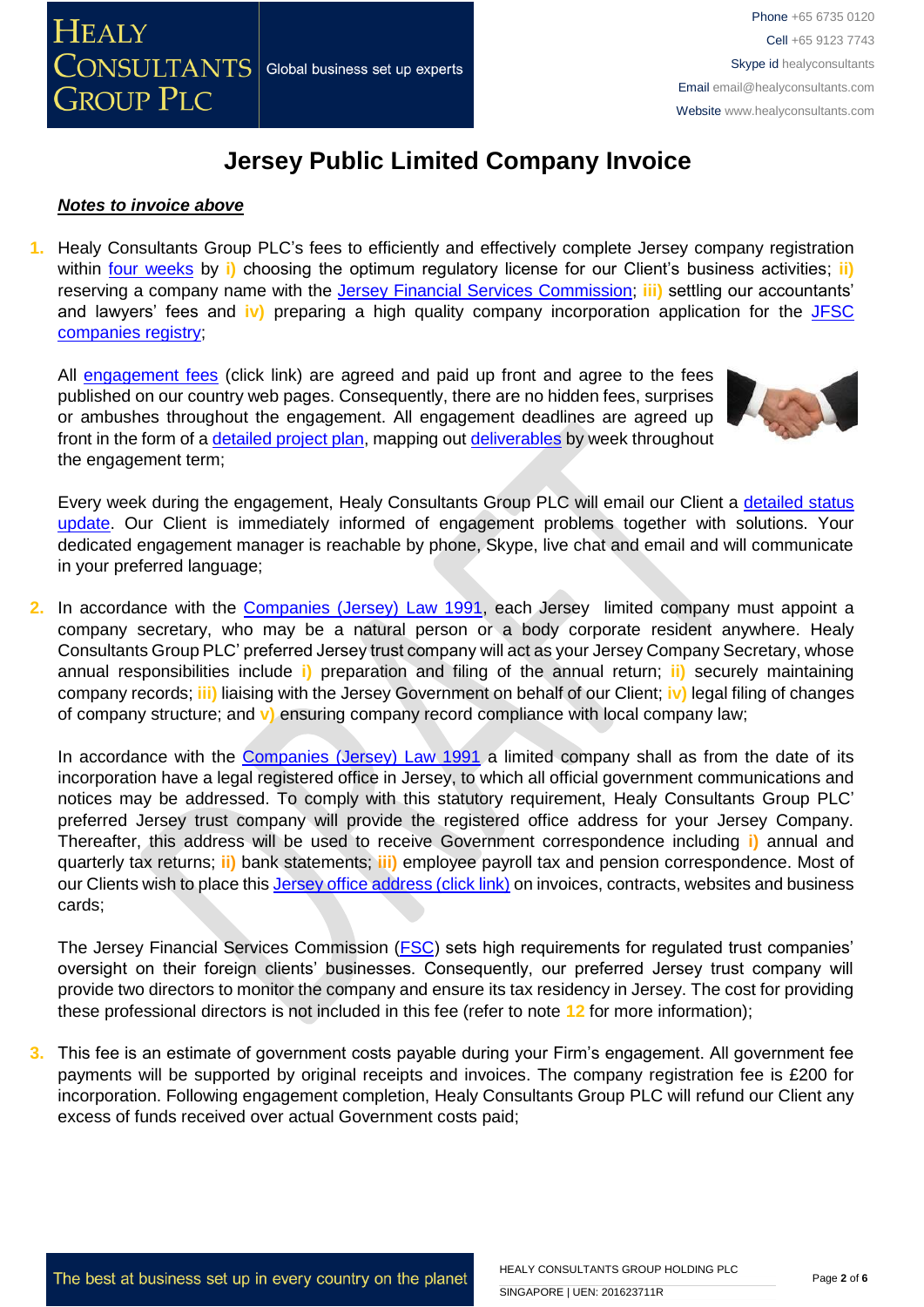**4.** Healy Consultants Group PLC will be pleased to open a Jersey corporate bank account without travel. It is a time consuming task, Healy Consultants Group PLC will shelter our Client from the administrative challenges. As you can appreciate, it is a difficult task to obtain bank account approval through a newly formed company, when shareholders and directors and bank signatories reside overseas. Healy Consultants Group PLC will prepare a business plan for the bank to optimize the probability of corporate bank account approval. Depending on our Client business and nationality, there is a 20% probability the banks will request a bank signatory to travel for a one hour bank interview. Healy Consultants Group PLC will try its best to negotiate with the bank for a travel exemption. If our Client must travel to Jersey for corporate bank account opening, Healy Consultants Group PLC will refund our Client £950;

If our Client is not comfortable with only a Jersey corporate bank account, Healy Consultants Group PLC will be pleased to open [an international corporate bank account](http://www.healyconsultants.com/international-banking/) (click link) outside of Jersey. Examples include New York, Germany, Liechtenstein, Austria, Bulgaria, South Africa, Australia, London, South America or Dubai. All banks will be top tier banks in these countries with excellent internet banking services. Example of our global banking partners include HSBC, Standard Chartered Bank, Citibank, Barclays, OTP bank, Bank of China, ANZ bank, Standard Bank, UBS;

The banks enjoys ultimate power of approval of corporate bank account applications. Consequently, guaranteed success is outside of Healy Consultants Group PLC' control. What is inside our control is the preparation and submission of a high-quality bank application that maximizes the likelihood of approval. To date, we enjoy a 100% approval record because of [our global banking relationships](http://www.healyconsultants.com/international-banking/corporate-accounts/) and determination;







Global banks continue to tighten corporate bank account opening procedures, their internal compliance departments completing more thorough due diligence of Clients. Consequently, our Clients should expect the bank account approval period to take up to 4 weeks. Furthermore, global banks now require evidence of proof of business in the country where the corporate bank account will be, including sales contracts or lease agreement;

- **5.** Companies registered and domiciled in Jersey but delivering non-regulated goods or services to customers outside of Jersey may register for International Service Entity (ISE) status. ISE status removes the need for your firm to register for, or charge, Goods and Services Tax (GST – the local equivalent to VAT). The annual government ISE fee is £200 for businesses not regulated in Jersey;
- **6.** For an active trading company, thes[e accounting and tax](http://www.healyconsultants.com/jersey-company-registration/accounting-legal/) fees are an estimate of Healy Consultants Group PLC's fees to efficiently and effectively discharge your annual company accounting and tax obligations. Following receipt of a set of draft accounting numbers from your company, Healy Consultants Group PLC will more accurately advise accounting and tax fees. For a dormant company, Healy Consultants Group PLC's fees are only £950;
- **7.** All fees quoted in this invoice correspond to fees quoted [on Healy Consultants Group PLC's](http://www.healyconsultants.com/company-registration-fees/) website. Please review this invoice carefully to identify errors. During the rush of the business day, it is possible that Healy Consultants Group PLC inadvertently made fee calculation errors, typing errors or omitted services or omitted historic fee payments from Clients. In the unfortunate event you identify invoice errors, please revert to me directly re the same. I apologize in advance if I or my staff made invoice errors;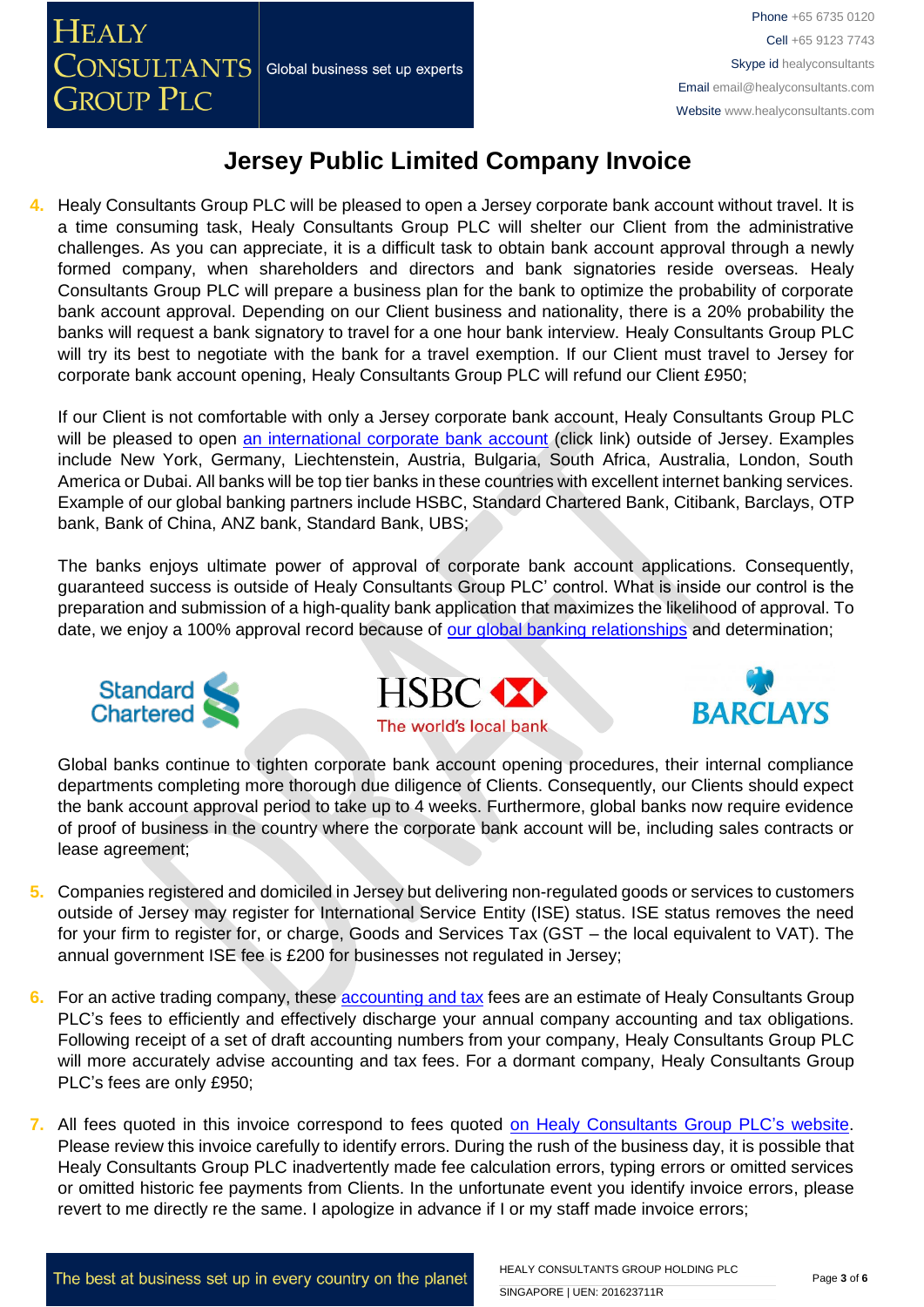- **8.** Assuming our Clients re-engage Healy Consultants Group PLC in year 2, this fee is an estimate of the fees payable next year, 12 months after the date of company registration;
- **9.** The fees quoted in this invoice are a prediction of the fees required to efficiently and effectively complete this engagement in a timely manner. If during the engagement Healy Consultants Group PLC realizes that the project is more complex than anticipated, requiring a large additional investment of time, my Firm will revert to request additional fees;
- **10.** There is no minimum paid-up share capital for Jersey limited companies;
- **11.** If our Client and Healy Consultants Group PLC properly plan this engagement, our Clients' will *not* have to travel during this engagement. Healy Consultants Group PLC will efficiently and effectively and aggressively complete company registration and corporate bank account opening in a timely manner in conjunction with our preferred Jersey trust company and without our Client's presence. Instead, our Client will need to **i)** sign and get documents legalized in the embassy



in their country of origin and **ii)** courier the originals to Healy Consultants Group PLC's office;

- **12.** In accordance with the Companies (Jersey) Law, all public limited companies in Jersey require at least two shareholders and two directors. If our Client requires nominee [services \(click link\),](http://www.healyconsultants.com/corporate-outsourcing-services/nominee-shareholders-directors/) Healy Consultants Group PLC will be pleased to assist. Our preferred Jersey trust company will provide a corporate nominee shareholder for £1,800 per annum. The trust company will provide resident directors for £6,600 per annum. Acting as director of a Client's company exposes Healy Consultants Group PLC' preferred trust company and its staff to reputational, litigation and financial risk;
- **13.** Depending on our Client's business and nationality, the Jersey Government may require a special regulatory license to carry on your business in the country. Healy Consultants Group PLC will assist our Client secure license approval; there may be additional engagement fees. However, the Government enjoys ultimate power of approval of company registrations and business licenses;
- **14.** Engage Healy Consultants Group PLC to [project manage](http://www.healyconsultants.com/project-manage-engagements/) business set up in every country on the planet. We are the best in the [world](http://www.healyconsultants.com/best-in-the-world/) at what we do, timely completing the [A to Z](http://www.healyconsultants.com/a-to-z-of-business-set-up/) of every country engagement;
- **15.** During the annual renewal engagement with our Client, our in-house Legal and Compliance Department reviews the quality and completeness of our Client file. Consequently, Healy Consultants Group PLC may revert to our Client to ask for more up to date [due diligence documentation;](http://www.healyconsultants.com/due-diligence/)
- **16.** During the engagement, shareholders' and directors' documents may need to be translated into the local language before the Government and Bank approves company registration and corporate bank account opening respectively. Consequently, our Client should budget for possible additional translation and embassy attestation fees. Either our Client or Healy Consultants Group PLC can complete this administrative task;

As always, Healy Consultants Group PLC will negotiate with all third parties to eliminate or reduce additonal engagement costs. For transparency purposes, all third-party fee payments will be supported by original receipts and invoices. Examples of possible third-party payments include **i)** embassy fees; **ii)** notary public costs and **iii)** official translator fees;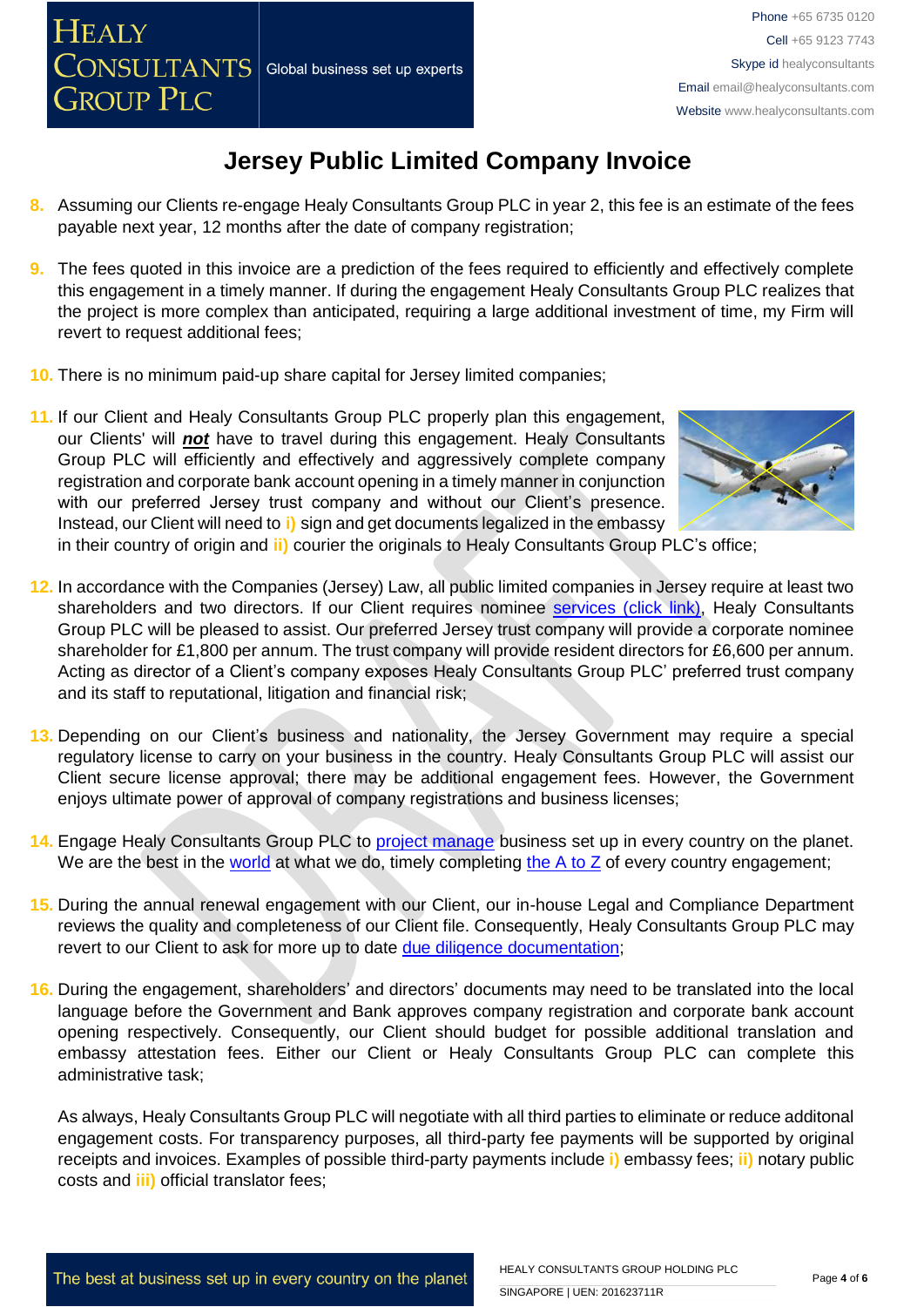- 17. If required, Healy Consultants Group PLC will be pleased to assist your firm secure employee [visa](http://www.healyconsultants.com/jersey-company-registration/formation-support-services/) approvals for a fee of £4,950 for the first employee £3,950 for the second employee, £2,950 per employee thereafter. Our employee visa fees include preparation of a quality visa application and submitting to the correct Government immigration officers. The Government enjoys ultimate power of approval of visa applications. Consequently, guaranteed success is outside of Healy Consultants Group PLC's control. What is inside our control is the preparation and submission of a high-quality immigration visa application that maximizes the likelihood of visa approval;
- **18.** Monthly, quarterly annual Government tax obligations include monthly payroll reporting, quarterly GST, and annual corporation tax return filing. If you need our help, Healy Consultants Group PLC can complete monthly Government reporting for a monthly fee of £860. Healy Consultants Group PLC monthly support will include **i)** receive in dropbox the monthly invoices from our Client; **ii)** label monthly bank statement transactions; **iii)** preparation and submission of GST returns and **iv)** submission of monthly employee payroll reporting;
- **19.** Some of our Clients' require an [immediate Jersey](http://www.healyconsultants.com/turnkey-solutions/) solution. With this strategy, within a day Healy Consultants Group PLC can supply our Client **i)** an existing dormant Jersey company number; **ii)** an already approved corporate bank account number and **iii)** a business address. Turnkey solutions are attractive to those entrepreneurs who wish to immediately close a country deal, sign a contract or invoice a customer;
- **20.** It is important our Clients are aware of their personal and corporate tax obligations in their country of residence and domicile. Let us know if you need Healy Consultants Group PLC help to clarify your local and international annual tax reporting obligations;
- **21.** As stipulated on [our website](http://www.healyconsultants.com/) and in section 3 of our engagement letter, Healy Consultants Group PLC will only commence the engagement following **i)** settlement of our fees and **ii)** completion and signing of our legal engagement letter;
- **22.** Healy Consultants Group PLC will only commence the engagement after 75% of [due diligence](http://www.healyconsultants.com/due-diligence/)  [documentation](http://www.healyconsultants.com/due-diligence/) is received by email. Healy Consultants Group PLC will only open a corporate bank account after 100% of the Client's original due diligence documentation is received by courier;
- **23.** To assist our Clients to minimize foreign exchange costs, we offer the payment in SG\$, Euro, Pounds or US\$. Kindly let me know in which currency your Firm prefers to settle our fees and I will send an updated invoice, thank you;
- 24. Some of our Clients engage Healy Consultants Group PLC to [recruit \(click link\)](http://www.healyconsultants.com/corporate-outsourcing-services/how-we-help-our-clients-recruit-quality-employees/) local employees. We have a lot of experience in this area and we are quite skilled at securing quality candidates for our Clients;